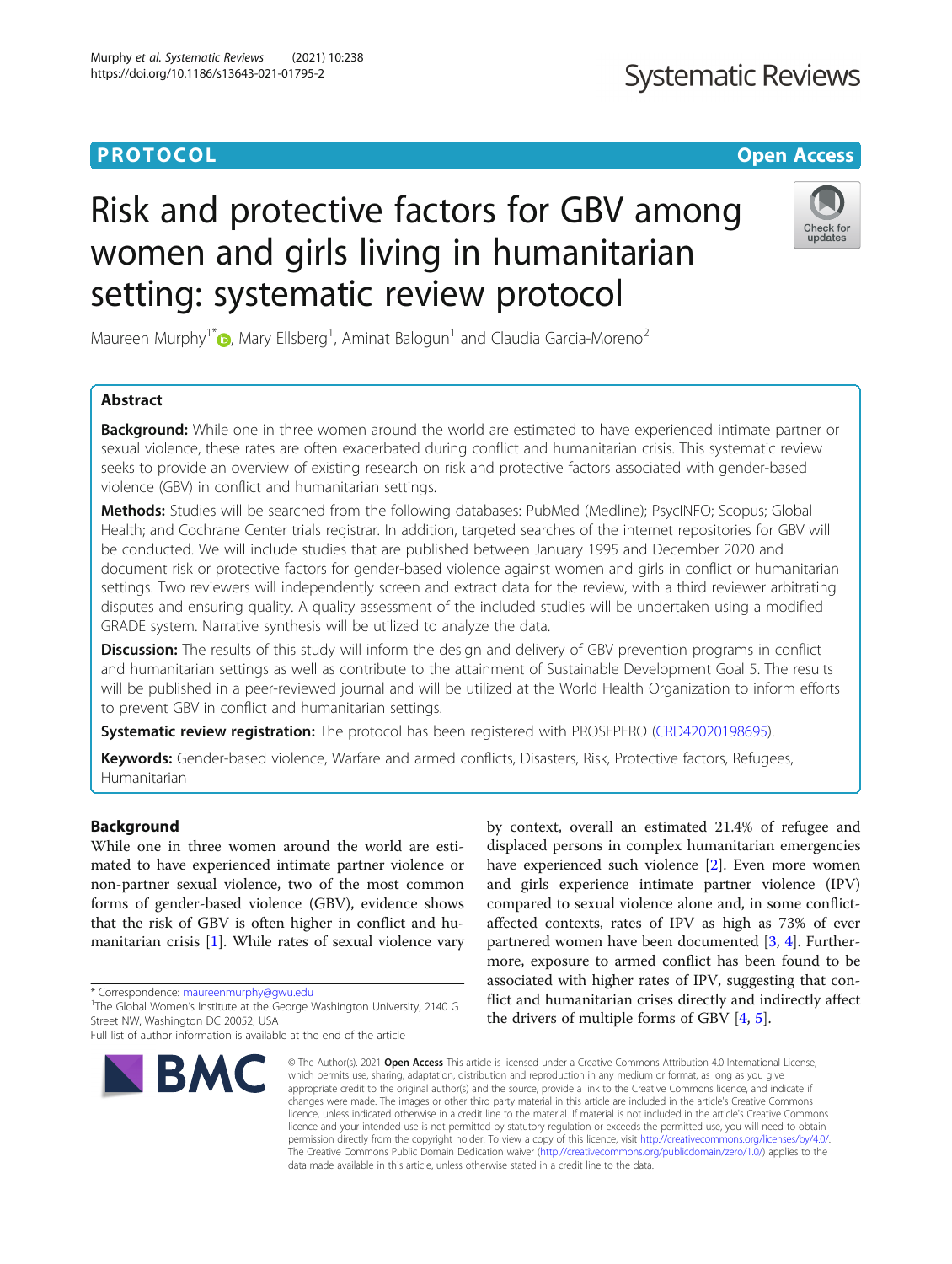There is still limited evidence on the scope and magnitude of non-partner sexual violence and IPV in conflict and humanitarian settings, and even less is known about other forms of GBV. For example, a systematic review of child, early and forced marriages in these settings found rates that ranged from 3 to 51% and no assessment was made about how armed conflict affected marriage rates [[6\]](#page-5-0). The same study also examined rates of sexual exploitation and found there was not enough data to estimate prevalence. Similarly, other forms of GBV such as harmful practices (e.g., female genital mutilation, wife inheritance), trafficking, and femicide have not been consistently documented in conflict and humanitarian settings. Despite this, the limited research available has suggested that conflict and humanitarian settings can reinforce and potentially increase some of these practices. For example, adolescent girls in conflict settings may be married at early ages due to poverty or a desire to protect their virginity in contexts where conflictrelated sexual violence is rampant [[7\]](#page-5-0).

No matter the context, there is agreement that the root cause of GBV is patriarchal gender norms and inequitable power dynamics and research has demonstrated the association between unequal gender norms and increased rates of IPV [[8\]](#page-5-0). In conflict and humanitarian settings, programmers and academics believe that women and girls may be at heightened risk of violence for a variety of reasons including: displacement, the breakdown of social structures, a lack of law enforcement, the potential further entrenchment of harmful gender norms, and the loss of livelihood opportunities for both men and women in the community, among other reasons. In addition, active conflict dynamics (including the use of rape as a war tactic, breakdown of control of armed forces, increased availability of weapons, etc.) may also influence rates of GBV during these periods.

Since the 1995 United Nations Fourth World Conference on Women, there has been a considerable growth in research on GBV. Global initiatives such as the World Health Organization's Multi-Country Study on Domestic Violence have standardized data collection measures and developed rigorous comparable evidence on prevalence and risk factors for GBV. In recent years, this increase in attention and rigor for GBV research has begun to expand into conflict and humanitarian crisis settings. Researchers have demonstrated it is possible to conduct rigorous prevalence studies [[4\]](#page-5-0) and impact evaluations  $[9-11]$  $[9-11]$  $[9-11]$  $[9-11]$  in these settings.

Despite the increasing evidence-base, gaps remain in our understanding of how conflict and other humanitarian crises impact rates of GBV. While researchers have conducted reviews of prevalence [\[2](#page-5-0), [3](#page-5-0), [6](#page-5-0)] and interventions [[12](#page-5-0)–[16](#page-5-0)], no systematic reviews have been conducted that specifically examine risk and protective factors that may influence GBV rates in these settings. This systematic review seeks to close this gap and provide an overview of existing research on risk and protective factors associated with GBV in conflict and other humanitarian settings. The findings of this review will inform practitioners and assist the field to develop more evidence-based prevention programming in conflict and humanitarian settings. In addition, the findings will be used to inform the World Health Organization to develop a GBV prevention framework for humanitarian settings.

# Methods/design

The findings of this systematic review will be reported in line with recommendations from the Preferred Reporting Items for Systematic Reviews and Meta-Analyses Protocols (PRISMA) statement [\[17](#page-5-0)].

# Review questions

The review questions that will be explored are the following:

- 1. What are risk factors for experiencing gender-based violence for women and girls living in humanitarian settings (conflict-affected, refugee/displacement, natural disaster)?
	- a. What are the risk factors for different age groups of women and girls?
	- b. What are the risk factors for women and girls with different vulnerabilities (e.g. disabled, single women, married adolescents)?
- 2. What are protective factors for experiencing gender-based violence for women and girls living in humanitarian settings (conflict-affected, refugee/displacement, natural disaster)?
	- a. What are the protective factors for different age groups of women and girls?
	- b. What are the protective factors for women and girls with different vulnerabilities (e.g., disabled, single women, married adolescents)?

# **Objectives**

To conduct a systematic review of quantitative and qualitative studies of risk and protective factors for GBV in conflict and humanitarian settings, in order to inform the design on GBV prevention programs in these settings.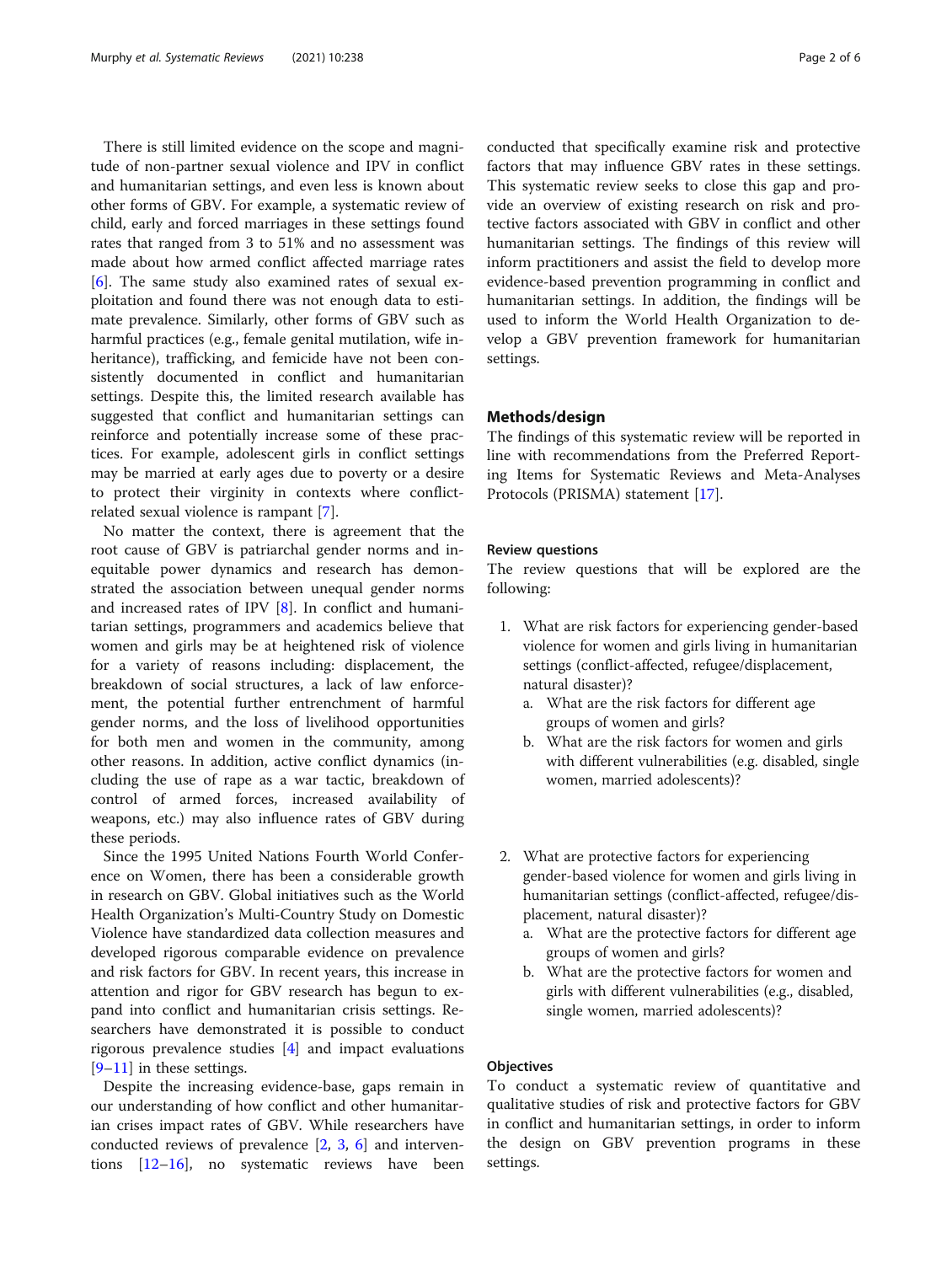# Study registration

The protocol has been registered with PROSEPERO (CRD42020198695).

# Patient and public involvement

No patient involved.

### Types of studies

This review will include research studies such as crosssectional surveys, cohort and case-control studies, and qualitative studies. It will include data published in peer review articles as well as grey literature from nongovernmental organizations (NGOs) or the United Nations. Existing systematic reviews will only be reviewed in order to identify potential original articles. Case studies will be excluded from the review.

# Types of participants and settings

This review will focus on the experiences of women and girls who reside in conflict and humanitarian settings. This includes locations affected by natural disasters, armed conflict, refugee or displaced populations, including resettled refugees, and displaced persons who are part of the European migrant crisis. It will include respondents who are currently living in these settings and retrospective studies where participants recall events that previously occurred while they were resident in a conflict or humanitarian settings. For resettled refugees, we will only include articles that detail GBV experienced while still living in a humanitarian crisis.

# Exposures

The review is examining the risk and protective factors for GBV. This could include known risk and protective factors identified in non-conflict-affected or humanitarian settings, such as drug and alcohol use, poverty, education, childhood experiences of violence, and could include risk or protective factors unique to conflict or humanitarian settings.

#### Types of outcomes measures

The outcomes that will be the types of GBV experienced by women or girls. For this review, GBV will be defined as intimate partner violence (IPV—physical, sexual, psychological or economic), non-partner sexual violence, sexual abuse and exploitation, child, early and forced marriage, harmful practices (e.g., FGM), trafficking, abduction or femicide. These will be self-reported outcomes collected via household surveys, service-based data (e.g., health clinic records), or qualitative data.

### Information sources and search strategy

A reference librarian specializing in systematic reviews was consulted to develop the search terms and target databases. The search will cover literature published between January 1995 and December 2020 to cover a period that aligns with a considerable increase in rigorous research efforts in humanitarian settings and an increase in international attention on preventing and responding to GBV.

The following databases will be searched: PubMed (Medline); PsycINFO; Scopus; Global Health; and Cochrane Center trials registrar. In addition, targeted searches of the following internet repositories will be conducted: What Works to Prevent Violence against Women and Girls Evidence Hub ([https://www.](https://www.whatworks.co.za/) [whatworks.co.za/\)](https://www.whatworks.co.za/); Prevention Collaborative Knowledge Platform ([https://prevention-collaborative.org/](https://prevention-collaborative.org/knowledge-platform/) [knowledge-platform/](https://prevention-collaborative.org/knowledge-platform/)); GBV Prevention Network [\(http://](http://preventgbvafrica.org/understanding-vaw/vaw-resources/) [preventgbvafrica.org/understanding-vaw/vaw-resources/](http://preventgbvafrica.org/understanding-vaw/vaw-resources/) ); UN Women's Global Knowledge Platform to End Violence against Women [\(https://evaw.unwomen.org/\)](https://evaw.unwomen.org/).

The general search strategy is attached in Additional file [1](#page-4-0) and will be modified in line with the specific search functionality of each database. Grey literature databases will be manually searched by two reviewers to identify any potential articles that meet the search criteria.

# Data collection and analysis

# Eligibility criteria of the studies

The inclusion criteria for the review will be the following:

- Peer-reviewed articles or grey literature (e.g., Nongovernmental agency (NGO) reports, United Nations reports) published in English
- Studies published between January 1995 and December 2020
- Studies documenting risk or protective factors for GBV (IPV, non-partner sexual violence, sexual abuse and exploitation, child, early and forced marriage, harmful practices (e.g., FGM), trafficking, and femicide, or abduction)
- Studies of the experiences of women and girls in conflict or other humanitarian settings
- Observational study or baseline analysis of a community-based evaluation
- Articles that include either primary or secondary data analysis

The exclusion criteria for the review will be:

- Studies published in languages other than English<br>• Studies published outside the search dates or whe
- Studies published outside the search dates or where the full text is not available through the searched database
- Studies that do not examine risk or protective factors for GBV in conflict or humanitarian settings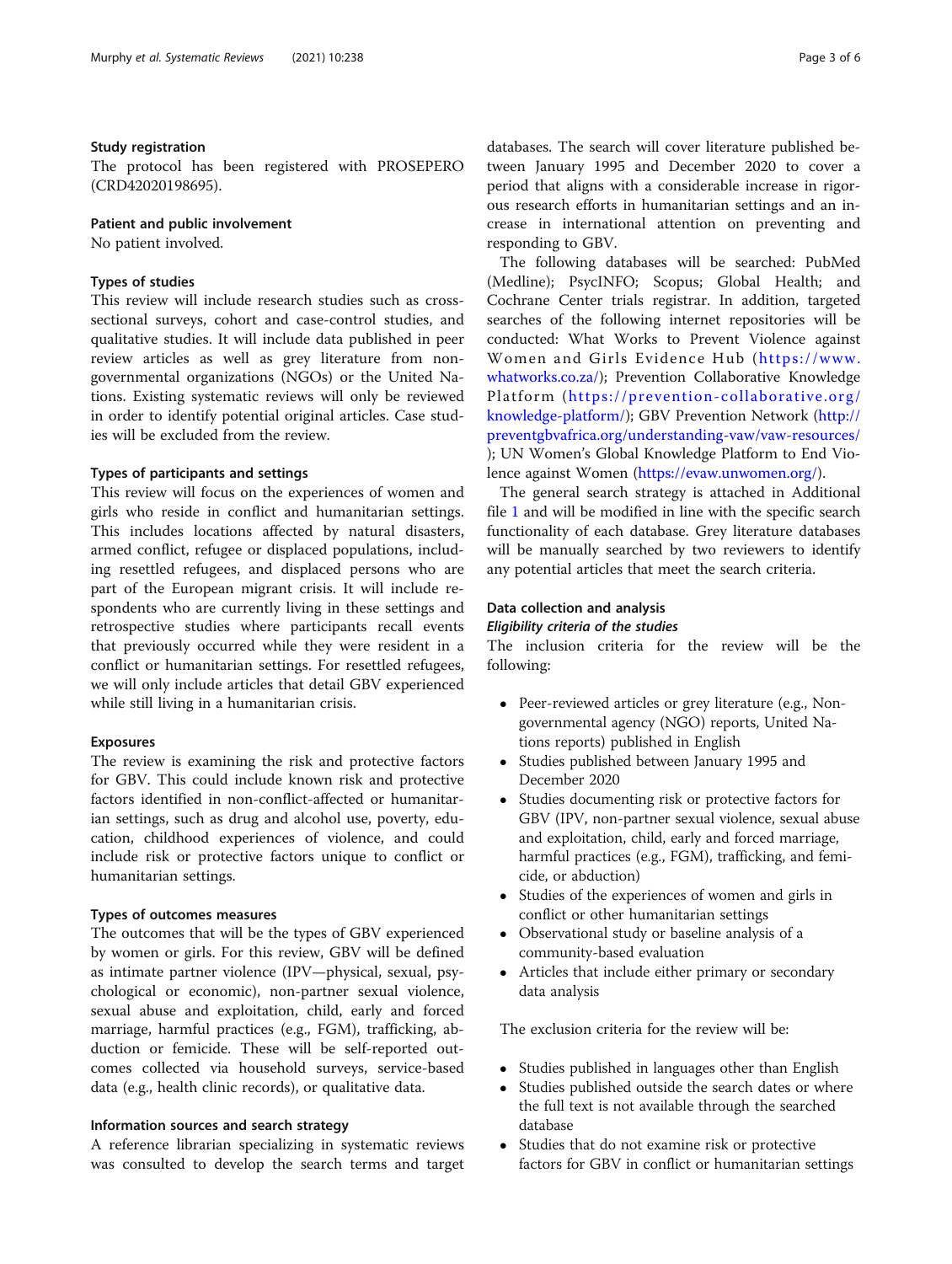Studies that do not utilize primary or secondary data analysis or are case studies.

# Data management of the studies

The research team will utilize COVIDENCE ([www.](http://www.covidence.org) [covidence.org\)](http://www.covidence.org) to manage the systematic review process. Results of the individual searches will be uploaded, and duplicates will be removed by the software. The inclusion and exclusion criteria for the review will be uploaded and two reviewers will be assigned roles through the COVIDENCE platform. All final citations of the included studies will be managed in RefWorks.

# Data selection of the studies

Two reviewers will independently screen all titles and abstracts of the initially imported studies to assess their eligibility. Three categories will be utilized at this initial step: yes, no and maybe. Studies with two yes or two maybe votes will automatically advance to the full text screening. Studies with conflicting assessments (yes/no, yes/maybe, no/maybe) will initially be discussed by the two reviewers to determine if agreement can be reached. For studies where agreement is not possible, a third reviewer will be the final arbitrator. The process will be repeated with those studies that advance to the full text screening, with the possible assessments being reduced to yes or no. Two reviewers will initially independently vote and come together to discuss disagreements. A third reviewer will make the final assessment in the event consensus is not achieved.

# Data extraction

Two reviewers will independently extract all relevant data items (e.g., risk and protective factors identified in the study, type of GBV) for the review. A third reviewer will randomly cross-check a selection of these to ensure no errors are made. Any disagreement between the two initial reviewers will also be resolved by this third reviewer. See Additional file [2](#page-4-0) for a list of the data items that will be extracted. Data will be extracted and managed in Covidence.

# Data items

The full list of data items to be extracted can be found in Additional file [2.](#page-4-0) They include (1) general information and characteristics of the study, including the context of the study (e.g., armed conflict, natural disaster); (2) methodology, including the measures utilized, sample size and data analysis techniques; and (3) results, including identified protective and risk factors and the types of GBV explored.

#### Data synthesis and analysis

Extracted data will be analyzed utilizing narrative synthesis. For this, data will be grouped under a framework organized by the type of violence under investigation. To consider heterogeneity between quantitative versus qualitative results, two separate tables—one focusing only on qualitative studies and one focusing on quantitative—will be created. This will allow us to identify commonalities and differences in the results between the two types of data collection methods. For each table and then the resulting narrative synthesis common risk and protective factors for each type of violence will be categorized. During this process the evidence in support of each risk or protective factor will be assessed (e.g., study design, quality, strength of association if available). In general, the review will rely on the results reported in the published studies; however, the authors may request additional information or clarification from the corresponding authors of the studies if needed.

# Appraisal/assessment of the quality of the included studies

After extraction, the study team will assess the quality of each individual study by examining the data collection methodology, sample size, data collection tools, and sampling methodology. Assessment of the quality of individual quantitative studies will be assessed using a criteria established by Rubenstein et al. for examining quantitative risk and protective factors for interpersonal violence [[18\]](#page-5-0). This process includes a 7-point scale that includes (1) use of population-based sampling methods, (2) adequate sample size (500 participants), (3) adequate response rate (reported and 80%), (4) use of an established instrument for measuring violence, (5) clearly stated definitions for predictors, (6) study design accounts for temporality between predictors and violence, and (7) analysis captures different levels of violence or comparison process (e.g., linear regression, multinomial regression). This results in 0–7 point scale with 7 being highest quality.

For qualitative studies, quality will be assessed by adapting the criteria laid out in Mays and Pope [\[19](#page-5-0)]. To guide our quality assessment, a 5-point scale will be utilized considering (1) use of triangulation and perspectives of multiple stakeholder groups; (2) respondent validation; (3) clear exposition of methods of data collection and analysis; (4) reflexivity (sensitivity to the roles and biases of the data collectors and prior assumptions); and (5) attention to negative cases (details on contradictions or cases/opinions that deviate from the majority).

Finally, we will analyze the breath of the evidence included in the review using a modified GRADE system ([https://www.bmj.com/content/336/7650/924\)](https://www.bmj.com/content/336/7650/924) using the below categories: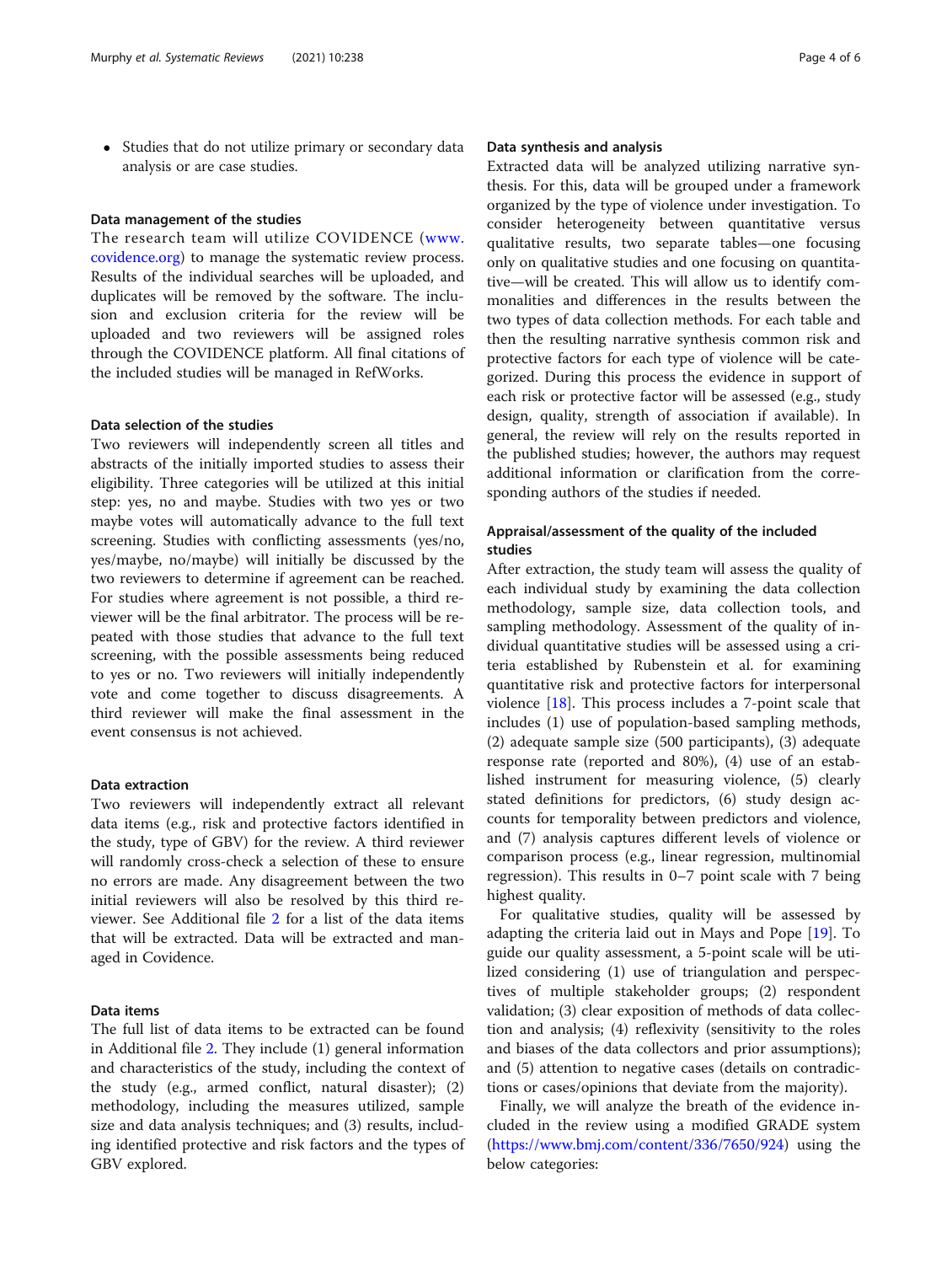- <span id="page-4-0"></span>• High quality—further research is very unlikely to change our confidence in the conclusion
- Moderate quality—further research is likely to have an important impact on our confidence in the conclusions
- Low quality—further research is very likely to have an important impact on our confidence in the conclusions
- Very low quality—any conclusion is very uncertain

Two reviewers will independently review and make the initial assessment. A third reviewer will arbitrate any disagreement and make the final assessment if needed.

#### Presenting and reporting the results

Results of the review will be presented by type of GBV and then identified risk and protective factors. A PRIMA flowchart will be utilized to document the main steps and results of the review process itself. Data will be summarized narratively and with tables to summarize the key findings of each individual study. Quantitative and qualitative studies will be presented separately in tables and jointly considered in the narrative.

#### Ethical issues

As all data in review will be extracted from previously published studies, the study does not meet the requirements of human subject's research and as such has been exempted from Institutional Review Board (IRB) review.

# Publication plan

The review will be published in a peer-reviewed journal and will be utilized internally at the World Health Organization to inform efforts to prevent GBV in conflict and humanitarian settings.

# Discussion

GBV is a considerable challenge for women and girls in conflict and humanitarian settings. However, despite wide recognition of the scope of the problem, programs to prevent this violence and support survivors are often not evidence-based. The challenge of collecting rigorous data on GBV in these settings is immense, and there have been few academic studies exploring these issues due to limited funding, security issues, and other constraints. Given the difficulties in collecting primary data, the humanitarian community needs to better utilize the existing data that has been collected to gather lessons and inform programming. This review will add considerable knowledge to the evidence base as it will systematically identify, organize, and analyze the data that is available on risk and protective factors for GBV in these settings. This data is essential for programming seeking to design effective programs to reduce the risks of GBV in these settings and prevent new incidences of violence. In addition, the findings will help inform efforts to achieve the 2030 Sustainable Development Goals (SDGs) target 5.2 ("Eliminate all forms of violence against all women and girls in the public and private spheres, including trafficking and sexual and other types of exploitation") by consolidating known data on drivers and risk factors for GBV in humanitarian settings [[20\]](#page-5-0). It will provide an evidence-based framework for the development of new prevention programs that will help achieve this goal.

#### Abbreviations

GBV: Gender-based violence; IRB: Institutional Review Board; PRISMA: Preferred Reporting Items for Systematic Reviews and Meta-Analyses Protocols

# Supplementary Information

The online version contains supplementary material available at [https://doi.](https://doi.org/10.1186/s13643-021-01795-2) [org/10.1186/s13643-021-01795-2.](https://doi.org/10.1186/s13643-021-01795-2)

Additional file 1. Search Strategy for the review. Additional file 2. Items for data extraction.

#### Acknowledgements

Thank you to Manuel Contreras-Urbina for his support in developing this protocol.

#### Authors' contributions

MM led the protocol development. ME inputted into the design of the protocol. AB inputted into the design of the protocol. CGM inputted into the design of the protocol. All authors read and approved the final manuscript.

#### Funding

This work was supported by the World Health Organization (2020/997855-0). Representatives from WHO contributed to the development of the protocol (reviewing drafts and suggesting improvements).

#### Availability of data and materials

Data sharing is not applicable to this article as no datasets were generated or analyzed during the current study.

#### **Declarations**

Ethics approval and consent to participate Not applicable.

#### Consent for publication

Not applicable.

#### Competing interests

The authors declare that they have no competing interests.

#### Author details

<sup>1</sup>The Global Women's Institute at the George Washington University, 2140 G Street NW, Washington DC 20052, USA. <sup>2</sup>The Department of Sexual and Reproductive Health and Research, World Health Organization, Avenue Appia 20, 1211 Geneva 27, Switzerland.

#### Received: 30 August 2020 Accepted: 23 August 2021 Published online: 28 August 2021

#### References

1. WHO. Global and regional estimates of violence against women: prevalence and health effects of intimate partner violence and non-partner sexual